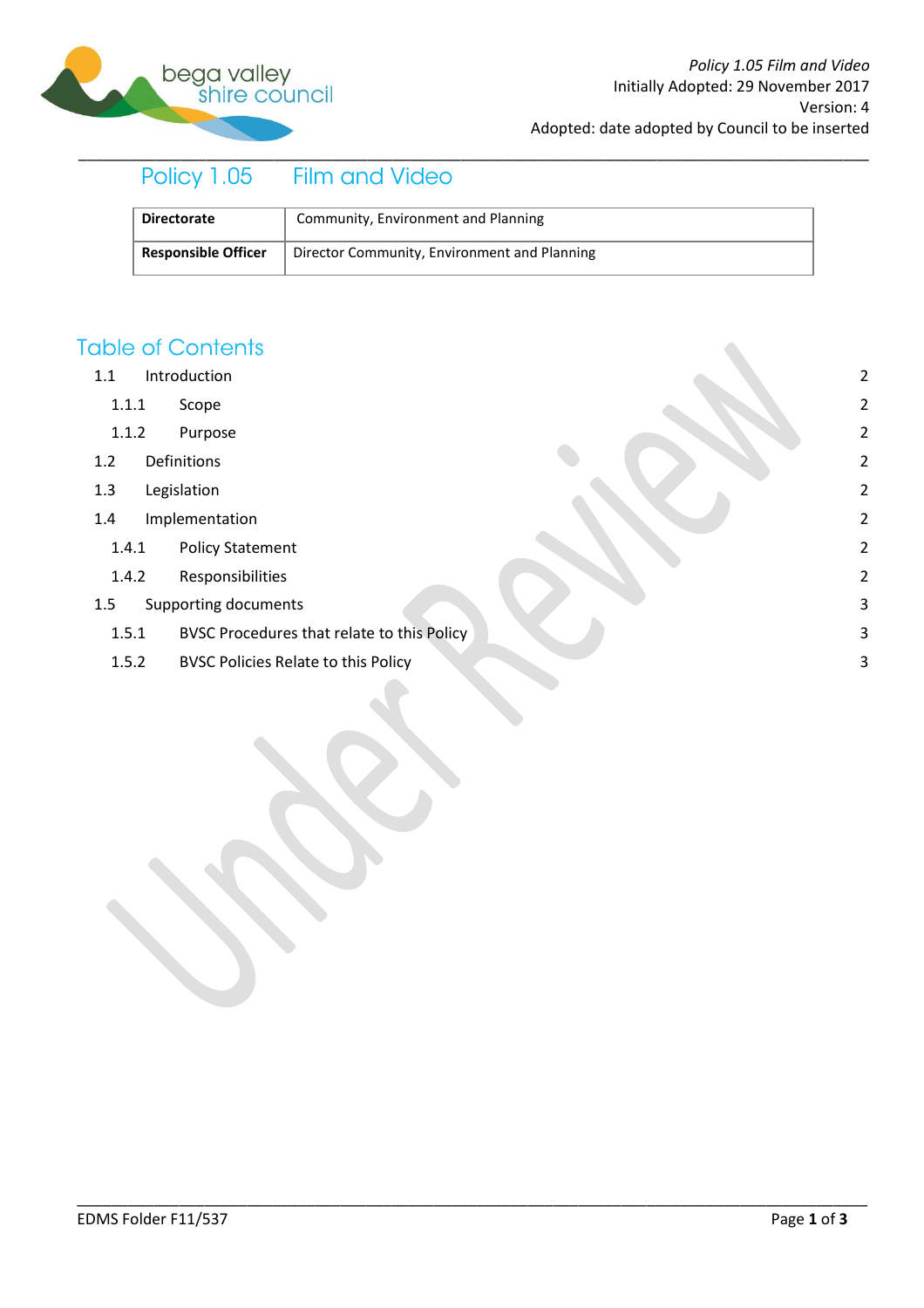

### <span id="page-1-0"></span>\_\_\_\_\_\_\_\_\_\_\_\_\_\_\_\_\_\_\_\_\_\_\_\_\_\_\_\_\_\_\_\_\_\_\_\_\_\_\_\_\_\_\_\_\_\_\_\_\_\_\_\_\_\_\_\_\_\_\_\_\_\_\_\_\_\_\_\_\_\_\_\_\_\_\_\_\_\_\_\_\_\_\_\_\_\_\_\_\_\_\_\_\_ 1.1 Introduction

## <span id="page-1-1"></span>1.1.1 Scope

This policy prescribes the processes implemented by Council to oversee and manage applications for filming, videography and photography on public land in the Bega Valley Shire.

## <span id="page-1-2"></span>1.1.2 Purpose

To provide a consistent approach to filming on public land within the Bega Valley Shire and to  $\bullet$ communicate this approach to the wider community.

# <span id="page-1-3"></span>**1.2 Definitions**

| <b>Word or Terminology</b> | <b>Description</b>                                                                                                                |
|----------------------------|-----------------------------------------------------------------------------------------------------------------------------------|
| Formal venue               | Any Council managed asset or structure already in place such as halls,<br>community centres or swimming pools                     |
| Public land                | Any Council owned or managed land; open spaces and outdoor areas (parks and<br>playing fields), or on bridges, roads or footpaths |

# <span id="page-1-4"></span>1.3 Legislation

*Local Government Filming Protocol 2008*

# <span id="page-1-5"></span>1.4 Implementation

## <span id="page-1-6"></span>**1.4.1 Policy Statement**

Bega Valley Shire Council will assist filming, videography and photography in the shire by:

- developing and implementing a process which encourages and facilitates filming on public lands  $\bullet$
- exempting short-term filming activities on public land from requiring development approval.  $\bullet$

Further information can be found on Councils Website Page: Public Land Use

### <span id="page-1-7"></span>**1.4.2 Responsibilities**

#### 1.4.2.1 Public Use of Land Officer

Review all applications for filming, videography and photography and ensure all appropriate approvals and referrals are in place.

#### 1.4.2.2 Communication Officers

Review filming, videography and photography applications to ensure they align with the objectives of the Community Strategic Plan and leverage and positive opportunities for the shire.

\_\_\_\_\_\_\_\_\_\_\_\_\_\_\_\_\_\_\_\_\_\_\_\_\_\_\_\_\_\_\_\_\_\_\_\_\_\_\_\_\_\_\_\_\_\_\_\_\_\_\_\_\_\_\_\_\_\_\_\_\_\_\_\_\_\_\_\_\_\_\_\_\_\_\_\_\_\_\_\_\_\_\_\_\_\_\_\_\_\_\_\_\_